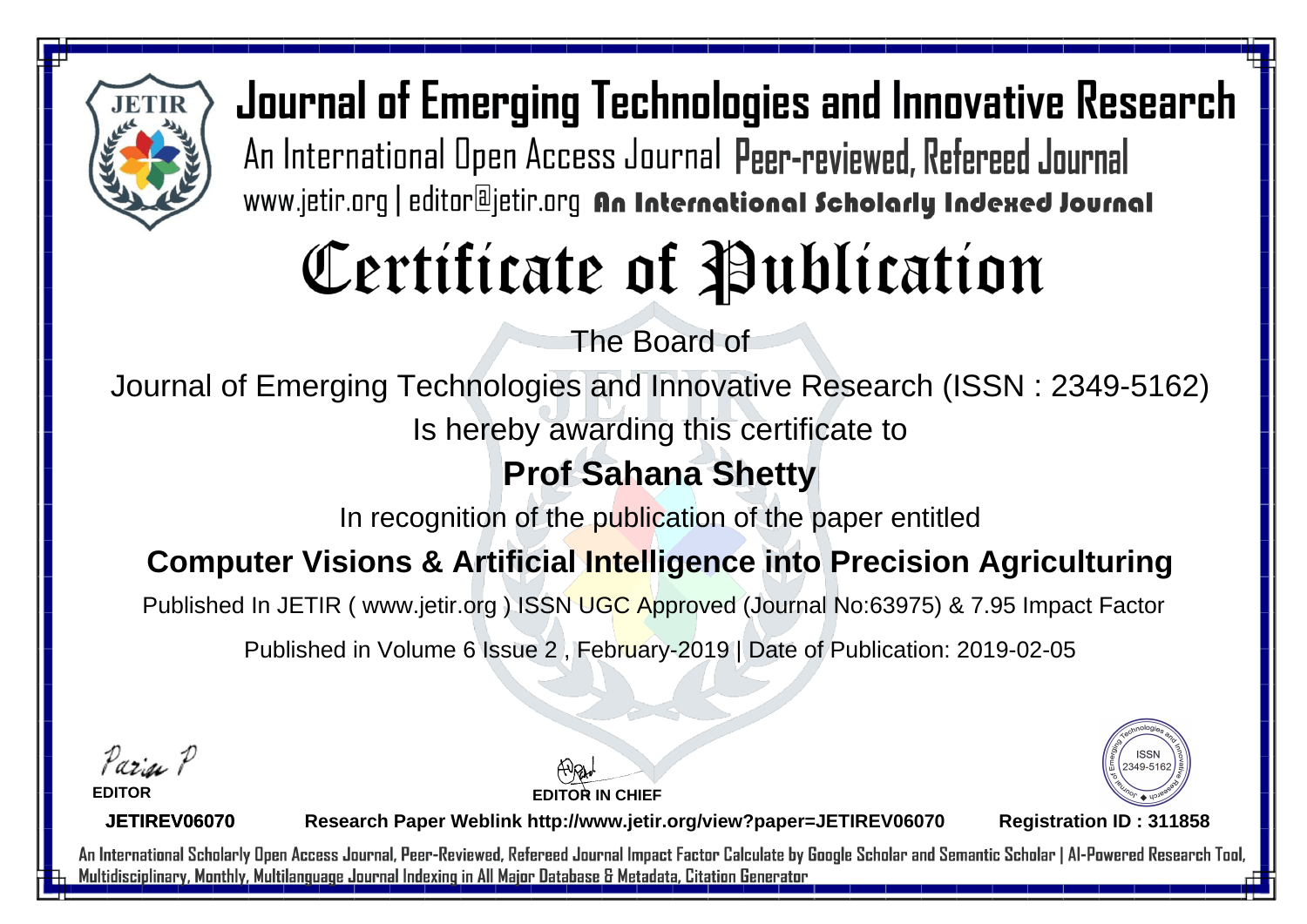

Journal of Emerging Technologies and Innovative Research An International Open Access Journal Peer-reviewed, Refereed Journal www.jetir.org | editor@jetir.org An International Scholarly Indexed Journal

# Certificate of Publication

The Board of

Journal of Emerging Technologies and Innovative Research (ISSN : 2349-5162)

Is hereby awarding this certificate to

### **Dr Narayana Swamy Ramaiah**

In recognition of the publication of the paper entitled

#### **Computer Visions & Artificial Intelligence into Precision Agriculturing**

Published In JETIR ( www.jetir.org ) ISSN UGC Approved (Journal No: 63975) & 7.95 Impact Factor

Published in Volume 6 Issue 2 , February-2019 | Date of Publication: 2019-02-05

Parin P **EDITOR**



**JETIREV06070**

**Research Paper Weblink http://www.jetir.org/view?paper=JETIREV06070 Registration ID : 311858**

**EDITOR IN CHIEF**

An International Scholarly Open Access Journal, Peer-Reviewed, Refereed Journal Impact Factor Calculate by Google Scholar and Semantic Scholar | Al-Powered Research Tool, Multidisciplinary, Monthly, Multilanguage Journal Indexing in All Major Database & Metadata, Citation Generator